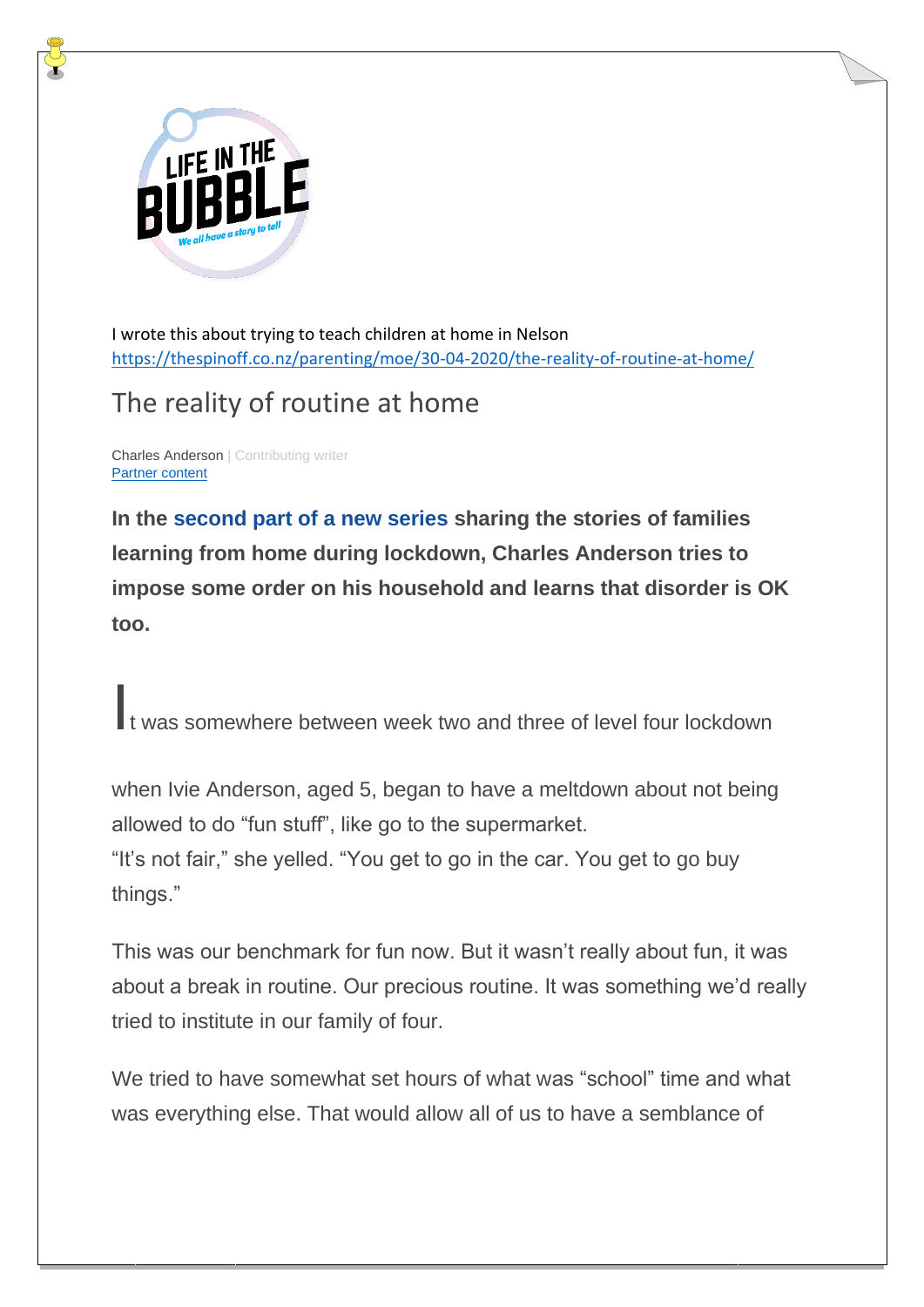structure. The kids (Ivie and Elijah, aged 12) could do some learning, I could do some work and, a few days in, it seemed to be functioning.

When it was the school holidays, we let the kids write their own list of what they wanted to do. The list acted as a writing exercise for Ivie as she practised her letters and sounding of words. The list could include anything they wanted, but there needed to be a balance. Next to each task, there was a box to be ticked. For Elijah that might include finishing his school assignment, practising his guitar or reading to his sister before he could play Fortnite against his mates. For Ivie, that might include writing a story, drawing a picture, making muffins, patting the cat, jumping on the trampoline, or screen time, as well as having breakfast and getting dressed. Maybe we would also go for a walk or a bike ride.

Then at 12.20pm, we would all sit around the TV and watch RNZ's Aotearoa History Show on Home Learning TV. We would watch as the minutes tick by and it became apparent that schedules, even for TVNZ, were malleable these days. We would learn about New Zealand dinosaurs and the New Zealand Wars and then we would have lunch. After that, well knock yourselves out. Play, have fun, live! Then at 3pm each day, my wife and I would try and do some exercise, swearing at a laptop screen as a trainer encouraged us to feel the burn. Trying to do anything productive after that hour was wishful thinking. There was dinner to be made, cleaning to be done, guilt from not spending enough time with your children to be assuaged.

It seemed to be functioning. That routine seemed to allow everyone to carve out a bit of time for productivity, learning and themselves. We plodded through the days that seemed to melt into one another, doing our drawings, our writing, our stories, our activities.

Then it came to that one day a week where I would jump in the car, loaded up with sanitiser and Dettol wipes, and head to the supermarket. The day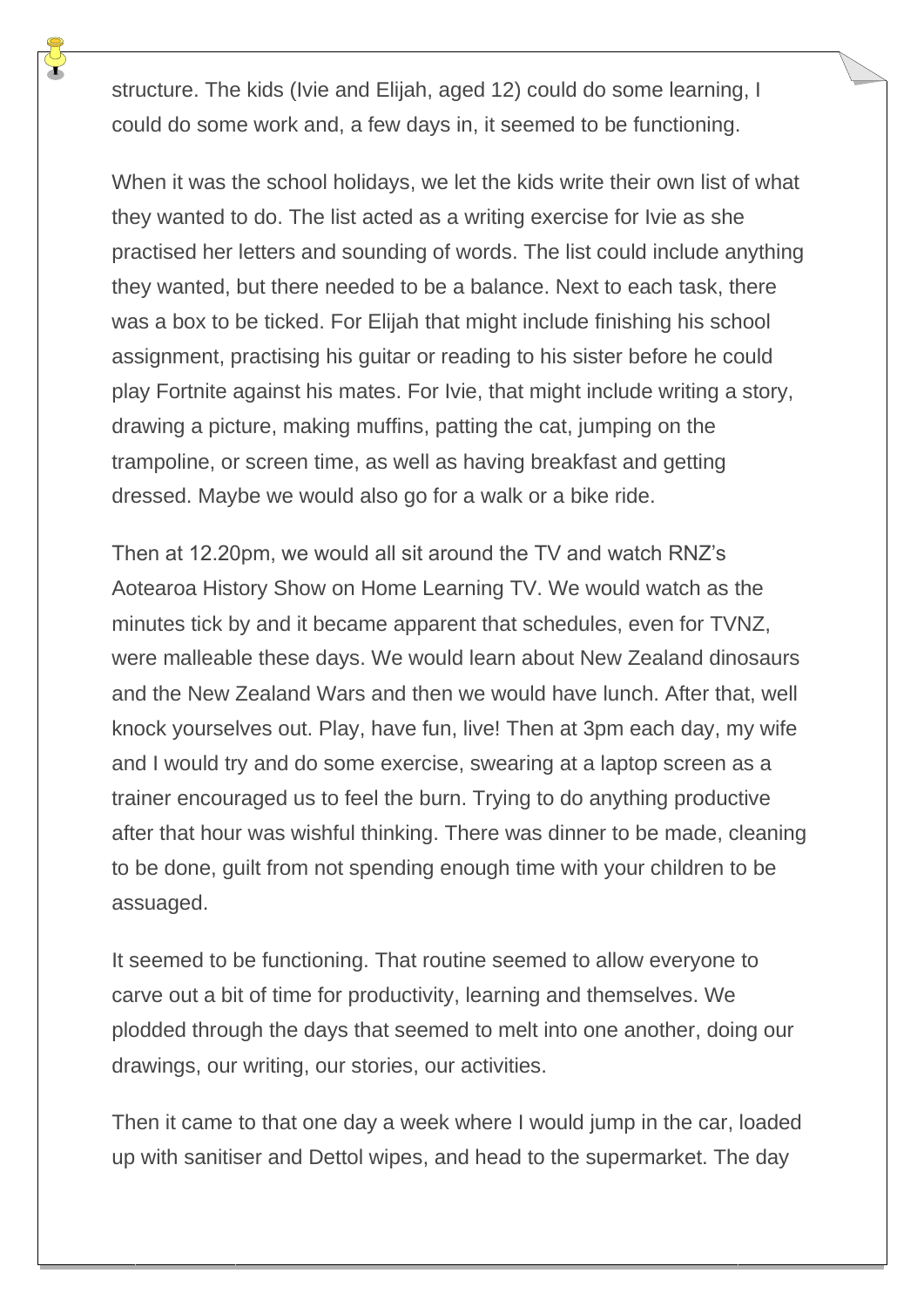that Ivie had a meltdown. Our routine would not save anyone from those feelings of isolation, those feelings of longing for anything normal, even if it might be walking down an aisle of pasta sauce. It would not save Elijah from feeling sad at not being able to hang out with his friends or his dad who was stranded in a different city for the level four lockdown. It would not stop me from totally prioritising my work time over that of my wife's. Her work, in my mind, was as absent from the routine as it has been in this piece of writing. And that was a problem.

That would all come to a head when just last night, after we'd all just watched the latest Pixar movie, I had my own minor meltdown which saw me walking around the block with a glass of wine in hand, sobbing into my elbow. I missed my dad too, it turned out.

The reality is what you're reading is way past deadline. Elijah's school

assignment is way past deadline. We're both sitting in different rooms on laptops on a Sunday morning, while Ivie watches the original Peter Pan (and then Return to Neverland) eating toast spread with brown sugar and cinnamon. That was a vision never imagined by the routine. I let a 21-day meditation challenge, set by a friend, lapse after day three or something. I didn't factor inner peace into the routine. For a few days in a row, I didn't do any exercise. For a couple of weeks, I was drinking quite a lot.

The deadline for the delivery of this piece was set with the best of intentions and the best information available at the time. It was a goal that was created after consulting our daily household routine. Yes, we had structure (sort of). There was a formula (-ish). But, come Friday afternoon, I watched those best of intentions sail past. I waved as they went by.